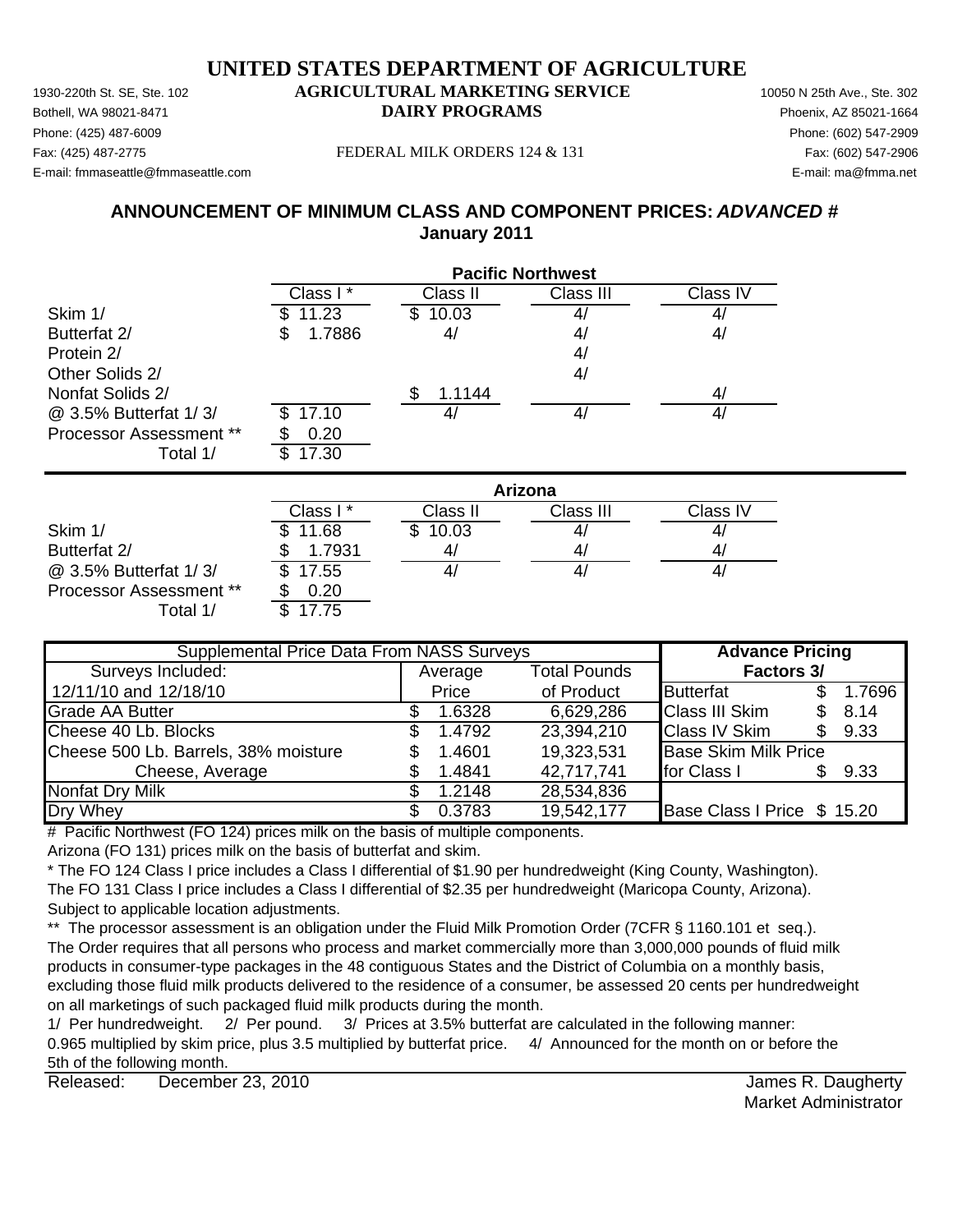Phone: (425) 487-6009 Phone: (602) 547-2909 E-mail: fmmaseattle@fmmaseattle.com E-mail: ma@fmma.net

#### Fax: (425) 487-2775 FEDERAL MILK ORDERS 124 & 131 Fax: (602) 547-2906

## **ANNOUNCEMENT OF MINIMUM CLASS AND COMPONENT PRICES:** *ADVANCED #* **February 2011**

|                                | <b>Pacific Northwest</b> |              |                |                |  |
|--------------------------------|--------------------------|--------------|----------------|----------------|--|
|                                | Class I*                 | Class II     | Class III      | Class IV       |  |
| Skim 1/                        | 11.47                    | 10.27<br>Ъ   |                | 4              |  |
| Butterfat 2/                   | 1.9193<br>S              | 4/           | 4/             | 4/             |  |
| Protein 2/                     |                          |              | 4/             |                |  |
| Other Solids 2/                |                          |              | 4/             |                |  |
| Nonfat Solids 2/               |                          | 1.1411<br>\$ |                | 4/             |  |
| @ 3.5% Butterfat 1/3/          | 17.79                    | 4/           |                | 41             |  |
| <b>Processor Assessment **</b> | 0.20                     |              |                |                |  |
| Total 1/                       | 17.99<br>\$              |              |                |                |  |
|                                |                          |              | <b>Arizona</b> |                |  |
|                                | Class I*                 | Class II     | Class III      | Class IV       |  |
| Skim 1/                        | 11.92                    | 10.27<br>Ж.  |                |                |  |
| Ruttorfot 2/                   | 1.0238<br>œ              | $\Lambda$ /  | $\Lambda$ /    | $\overline{A}$ |  |

|                                | Class I * | Class II | Class III | ⊖lass IV |
|--------------------------------|-----------|----------|-----------|----------|
| Skim 1/                        | \$11.92   | 10.27    | 4,        |          |
| Butterfat 2/                   | 1.9238    | 41       | 4         | 41       |
| @ 3.5% Butterfat 1/3/          | \$18.24   |          | 4         | 41       |
| <b>Processor Assessment **</b> | 0.20      |          |           |          |
| ⊺otal 1/                       | 18.44     |          |           |          |

| <b>Supplemental Price Data From NASS Surveys</b> | <b>Advance Pricing</b> |                     |                             |  |        |
|--------------------------------------------------|------------------------|---------------------|-----------------------------|--|--------|
| Surveys Included:                                | Average                | <b>Total Pounds</b> | Factors 3/                  |  |        |
| 1/8/11 and 1/15/11                               | Price                  | of Product          | <b>Butterfat</b>            |  | 1.9003 |
| Grade AA Butter                                  | 1.7407                 | 6,888,054           | <b>Class III Skim</b>       |  | 6.71   |
| Cheese 40 Lb. Blocks                             | 1.3464                 | 23,002,659          | <b>Class IV Skim</b>        |  | 9.57   |
| Cheese 500 Lb. Barrels, 38% moisture             | 1.3774                 | 21,320,535          | <b>Base Skim Milk Price</b> |  |        |
| Cheese, Average                                  | 1.3757                 | 44,323,194          | for Class I                 |  | 9.57   |
| <b>Nonfat Dry Milk</b>                           | 1.2423                 | 39,758,996          |                             |  |        |
| Dry Whey                                         | 0.3915                 | 21,809,118          | Base Class I Price \$ 15.89 |  |        |

# Pacific Northwest (FO 124) prices milk on the basis of multiple components.

Arizona (FO 131) prices milk on the basis of butterfat and skim.

\* The FO 124 Class I price includes a Class I differential of \$1.90 per hundredweight (King County, Washington). The FO 131 Class I price includes a Class I differential of \$2.35 per hundredweight (Maricopa County, Arizona). Subject to applicable location adjustments.

\*\* The processor assessment is an obligation under the Fluid Milk Promotion Order (7CFR § 1160.101 et seq.). The Order requires that all persons who process and market commercially more than 3,000,000 pounds of fluid milk products in consumer-type packages in the 48 contiguous States and the District of Columbia on a monthly basis, excluding those fluid milk products delivered to the residence of a consumer, be assessed 20 cents per hundredweight on all marketings of such packaged fluid milk products during the month.

1/ Per hundredweight. 2/ Per pound. 3/ Prices at 3.5% butterfat are calculated in the following manner: 0.965 multiplied by skim price, plus 3.5 multiplied by butterfat price. 4/ Announced for the month on or before the 5th of the following month.

Released: Gary H. Jablonski January 21, 2011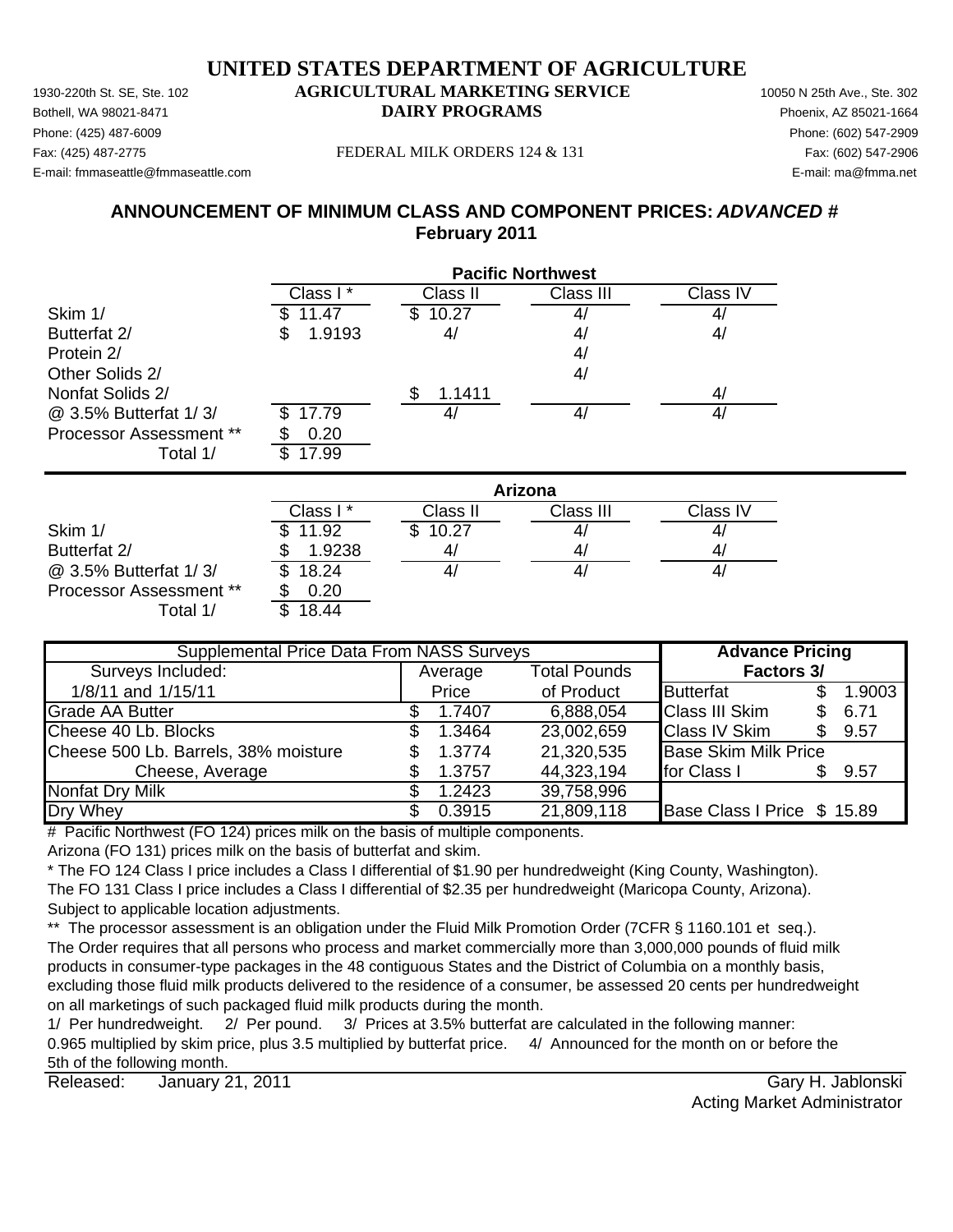Phone: (425) 487-6009 Phone: (602) 547-2909 E-mail: fmmaseattle@fmmaseattle.com E-mail: ma@fmma.net

#### Fax: (425) 487-2775 FEDERAL MILK ORDERS 124 & 131 Fax: (602) 547-2906

## **ANNOUNCEMENT OF MINIMUM CLASS AND COMPONENT PRICES:** *ADVANCED #* **March 2011**

|                                | <b>Pacific Northwest</b> |              |                |          |  |
|--------------------------------|--------------------------|--------------|----------------|----------|--|
|                                | Class I*                 | Class II     | Class III      | Class IV |  |
| Skim 1/                        | 12.40                    | 11.20<br>\$. | 4 <sub>l</sub> | 4/       |  |
| Butterfat 2/                   | 2.3326                   | 4/           | 4/             | 4/       |  |
| Protein 2/                     |                          |              | 4/             |          |  |
| Other Solids 2/                |                          |              | 4/             |          |  |
| Nonfat Solids 2/               |                          | \$<br>1.2444 |                | 4/       |  |
| @ 3.5% Butterfat 1/3/          | 20.13<br>S.              | 4/           | 4/             | 4/       |  |
| <b>Processor Assessment **</b> | 0.20                     |              |                |          |  |
| Total 1/                       | 20.33<br>\$.             |              |                |          |  |
|                                |                          |              | Arizona        |          |  |
|                                | Class I*                 | Class II     | Class III      | Class IV |  |
| Skim 1/                        | 12.85                    | \$.<br>11.20 | 4              | 4/       |  |
| Butterfat 2/                   | 2.3371                   | 4/           | 4/             | 4/       |  |

 $\omega$  3.5% Butterfat 1/3/  $\sqrt{3}$  20.58  $\sqrt{4/14}$  4/  $\sqrt{4/14}$  4/ Processor Assessment \*\* \$ 0.20 Total  $1/$   $\overline{\phantom{1}3.20.78}$ 

Average Total Pounds 2/5/11 and 2/12/11 **Definition Following Contract Product** Butterfat 5 2.3136 Grade AA Butter **2.0820 3.0820 7,008,791** Class III Skim \$ 8.12 Cheese 40 Lb. Blocks \$ 1.6092 19,844,739 Class IV Skim \$ 10.50 Cheese 500 Lb. Barrels, 38% moisture  $\qquad \qquad$  \$ 1.6404 18,366,929 Base Skim Milk Price Cheese, Average **1.6386** 38,211,668 for Class 1 \$ 10.50 Nonfat Dry Milk  $$ 1.3467 34.528.085$ Dry Whey **6.4146 5.4146 19,438,058 Base Class I Price \$18.23 Supplemental Price Data From NASS Surveys The Advance Pricing** Surveys Included: **Factors 3/**

# Pacific Northwest (FO 124) prices milk on the basis of multiple components.

Arizona (FO 131) prices milk on the basis of butterfat and skim.

\* The FO 124 Class I price includes a Class I differential of \$1.90 per hundredweight (King County, Washington). The FO 131 Class I price includes a Class I differential of \$2.35 per hundredweight (Maricopa County, Arizona). Subject to applicable location adjustments.

\*\* The processor assessment is an obligation under the Fluid Milk Promotion Order (7CFR § 1160.101 et seq.). The Order requires that all persons who process and market commercially more than 3,000,000 pounds of fluid milk products in consumer-type packages in the 48 contiguous States and the District of Columbia on a monthly basis, excluding those fluid milk products delivered to the residence of a consumer, be assessed 20 cents per hundredweight on all marketings of such packaged fluid milk products during the month.

1/ Per hundredweight. 2/ Per pound. 3/ Prices at 3.5% butterfat are calculated in the following manner: 0.965 multiplied by skim price, plus 3.5 multiplied by butterfat price. 4/ Announced for the month on or before the 5th of the following month.

Released: Gary H. Jablonski February 18, 2011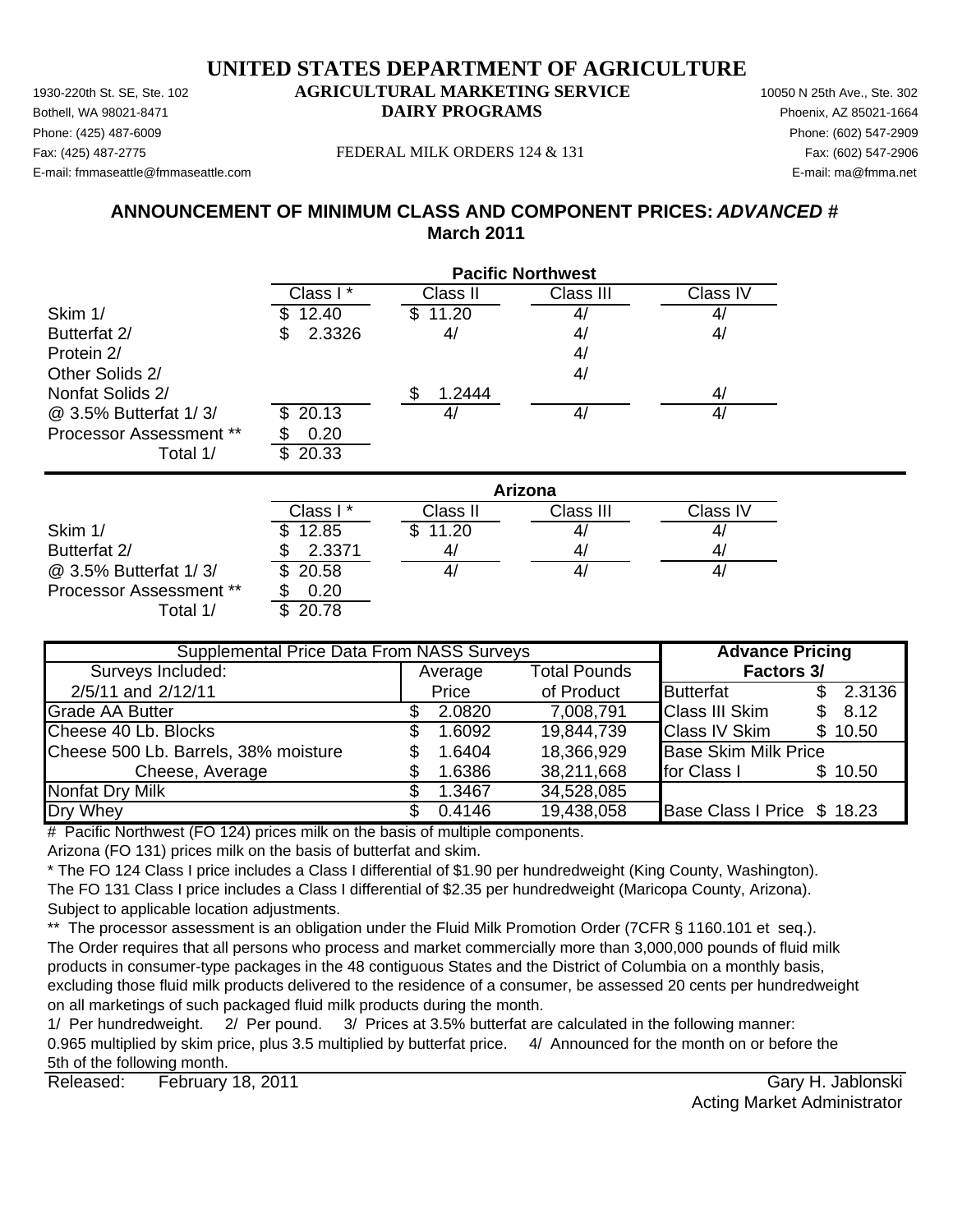Phone: (425) 487-6009 Phone: (602) 547-2909 E-mail: fmmaseattle@fmmaseattle.com E-mail: ma@fmma.net

#### Fax: (425) 487-2775 FEDERAL MILK ORDERS 124 & 131 Fax: (602) 547-2906

**ANNOUNCEMENT OF MINIMUM CLASS AND COMPONENT PRICES:** *ADVANCED #* **April 2011**

|                                | <b>Pacific Northwest</b> |               |           |                   |  |
|--------------------------------|--------------------------|---------------|-----------|-------------------|--|
|                                | Class I *                | Class II      | Class III | Class IV          |  |
| Skim 1/                        | 13.84<br>S.              | 12.33<br>\$   | 4,        | $\mathcal{A}_{l}$ |  |
| Butterfat 2/                   | 2.2773<br>S              | 4/            | 4/        | 4,                |  |
| Protein 2/                     |                          |               | 4/        |                   |  |
| Other Solids 2/                |                          |               | 4/        |                   |  |
| Nonfat Solids 2/               |                          | 1.3700<br>\$. |           | 4 <sub>l</sub>    |  |
| @ 3.5% Butterfat 1/3/          | 21.33<br>\$              | 4/            | 4/        | 4/                |  |
| <b>Processor Assessment **</b> | 0.20                     |               |           |                   |  |
| Total 1/                       | \$<br>21.53              |               |           |                   |  |
|                                | Arizona                  |               |           |                   |  |
|                                | Class I*                 | Class II      | Class III | Class IV          |  |

|                                | //////// |          |           |          |  |  |
|--------------------------------|----------|----------|-----------|----------|--|--|
|                                | Class I* | Class II | Class III | Class IV |  |  |
| Skim 1/                        | 14.29    | \$12.33  |           |          |  |  |
| Butterfat 2/                   | 2.2818   | 4,       | 4,        | 4,       |  |  |
| @ 3.5% Butterfat 1/3/          | \$21.78  |          | 4,        |          |  |  |
| <b>Processor Assessment **</b> | 0.20     |          |           |          |  |  |
| /1 ctal                        | 21.98    |          |           |          |  |  |

| <b>Supplemental Price Data From NASS Surveys</b> | <b>Advance Pricing</b> |         |                     |                             |              |
|--------------------------------------------------|------------------------|---------|---------------------|-----------------------------|--------------|
| Surveys Included:                                |                        | Average | <b>Total Pounds</b> | <b>Factors 3/</b>           |              |
| 3/5/11 and 3/12/11                               |                        | Price   | of Product          | <b>Butterfat</b>            | 2.2583<br>\$ |
| <b>Grade AA Butter</b>                           |                        | 2.0363  | 9,073,881           | <b>Class III Skim</b>       | \$11.94      |
| Cheese 40 Lb. Blocks                             | SS.                    | 1.9644  | 22,760,161          | <b>Class IV Skim</b>        | \$11.63      |
| Cheese 500 Lb. Barrels, 38% moisture             |                        | 1.9558  | 16,839,399          | <b>Base Skim Milk Price</b> |              |
| Cheese, Average                                  |                        | 1.9735  | 39,599,560          | for Class I                 | \$11.94      |
| Nonfat Dry Milk                                  |                        | 1.4733  | 38,023,453          |                             |              |
| Dry Whey                                         |                        | 0.4618  | 20,993,766          | Base Class I Price \$ 19.43 |              |

 $#$  Pacific Northwest (FO 124) prices milk on the basis of multiple components.

Arizona (FO 131) prices milk on the basis of butterfat and skim.

\* The FO 124 Class I price includes a Class I differential of \$1.90 per hundredweight (King County, Washington). The FO 131 Class I price includes a Class I differential of \$2.35 per hundredweight (Maricopa County, Arizona). Subject to applicable location adjustments.

\*\* The processor assessment is an obligation under the Fluid Milk Promotion Order (7CFR § 1160.101 et seq.). The Order requires that all persons who process and market commercially more than 3,000,000 pounds of fluid milk products in consumer-type packages in the 48 contiguous States and the District of Columbia on a monthly basis, excluding those fluid milk products delivered to the residence of a consumer, be assessed 20 cents per hundredweight on all marketings of such packaged fluid milk products during the month.

1/ Per hundredweight. 2/ Per pound. 3/ Prices at 3.5% butterfat are calculated in the following manner: 0.965 multiplied by skim price, plus 3.5 multiplied by butterfat price. 4/ Announced for the month on or before the 5th of the following month.

Released: William A. Wise March 18, 2011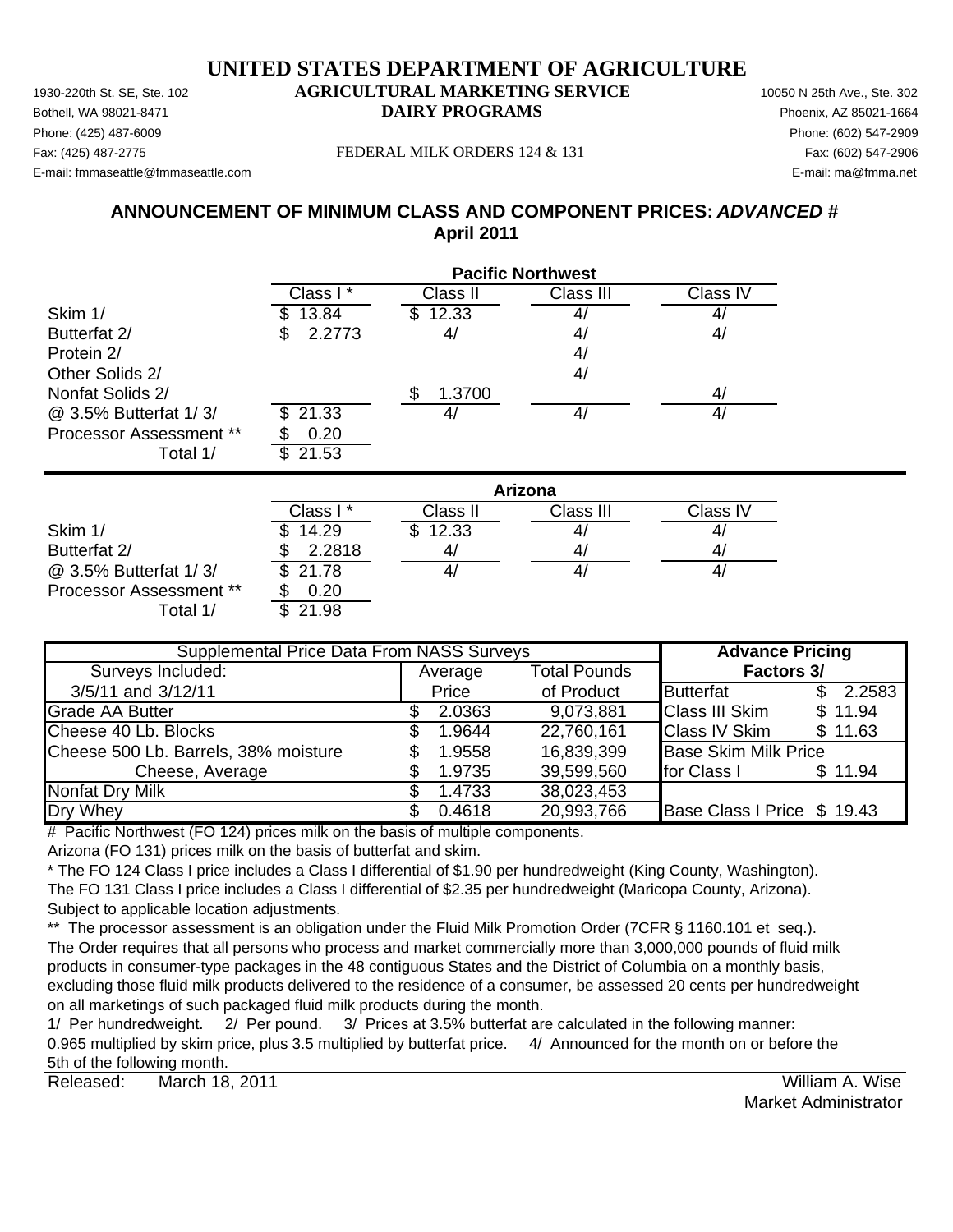## **UNITED STATES DEPARTMENT OF AGRICULTURE**

1930-220th St. SE, Ste. 102 **AGRICULTURAL MARKETING SERVICE** 10050 N 25th Ave., Ste. 302 Phone: (425) 487-6009 Phone: (602) 547-2909 E-mail: fmmaseattle@fmmaseattle.com E-mail: ma@fmma.net

# Bothell, WA 98021-8471 **DAIRY PROGRAMS** Phoenix, AZ 85021-1664

Fax: (425) 487-2775 Fax: (602) 547-2906 FEDERAL MILK ORDERS 124 & 131

## **ANNOUNCEMENT OF MINIMUM CLASS AND COMPONENT PRICES:** *ADVANCED #* **May 2011**

|                         | <b>Pacific Northwest</b> |                |           |          |  |
|-------------------------|--------------------------|----------------|-----------|----------|--|
|                         | Class I*                 | Class II       | Class III | Class IV |  |
| Skim 1/                 | 14.39<br>S.              | \$13.19        | 4/        | 4/       |  |
| Butterfat 2/            | 2.2174<br>\$             | 4/             | 4/        | 4/       |  |
| Protein 2/              |                          |                | 4/        |          |  |
| Other Solids 2/         |                          |                | 4/        |          |  |
| Nonfat Solids 2/        |                          | 1.4656         |           | 4/       |  |
| @ 3.5% Butterfat 1/3/   | \$21.65                  | 4 <sub>i</sub> | 4/        | 4/       |  |
| Processor Assessment ** | 0.20                     |                |           |          |  |
| Total 1/                | 21.85<br>\$.             |                |           |          |  |

|                         | Arizona  |          |           |          |  |
|-------------------------|----------|----------|-----------|----------|--|
|                         | Class I* | Class II | Class III | Class IV |  |
| Skim 1/                 | \$14.84  | \$13.19  | 41        | 4,       |  |
| Butterfat 2/            | 2.2219   | 4,       | 41        | 4/       |  |
| @ 3.5% Butterfat 1/3/   | \$22.10  |          | 41        | 4,       |  |
| Processor Assessment ** | 0.20     |          |           |          |  |
| Total 1/                | \$22.30  |          |           |          |  |

| Supplemental Price Data From NASS Surveys |                                |        |            | <b>Advance Pricing</b>      |                   |         |  |
|-------------------------------------------|--------------------------------|--------|------------|-----------------------------|-------------------|---------|--|
| Surveys Included:                         | <b>Total Pounds</b><br>Average |        |            |                             | <b>Factors 3/</b> |         |  |
| 4/9/11 and 4/16/11                        | Price                          |        | of Product | <b>Butterfat</b>            |                   | 2.1984  |  |
| <b>Grade AA Butter</b>                    |                                | 1.9869 | 10,444,771 | <b>Class III Skim</b>       | \$.               | 9.26    |  |
| Cheese 40 Lb. Blocks                      | S.                             | 1.6690 | 24,122,870 | <b>Class IV Skim</b>        |                   | \$12.49 |  |
| Cheese 500 Lb. Barrels, 38% moisture      | S                              | 1.6564 | 19,446,247 | <b>Base Skim Milk Price</b> |                   |         |  |
| Cheese, Average                           |                                | 1.6768 | 43,569,117 | for Class I                 |                   | \$12.49 |  |
| Nonfat Dry Milk                           |                                | 1.5698 | 37,788,146 |                             |                   |         |  |
| Dry Whey                                  |                                | 0.4775 | 16,626,986 | Base Class I Price \$ 19.75 |                   |         |  |

# Pacific Northwest (FO 124) prices milk on the basis of multiple components.

Arizona (FO 131) prices milk on the basis of butterfat and skim.

\* The FO 124 Class I price includes a Class I differential of \$1.90 per hundredweight (King County, Washington). The FO 131 Class I price includes a Class I differential of \$2.35 per hundredweight (Maricopa County, Arizona). Subject to applicable location adjustments.

\*\* The processor assessment is an obligation under the Fluid Milk Promotion Order (7CFR § 1160.101 et seq.). The Order requires that all persons who process and market commercially more than 3,000,000 pounds of fluid milk products in consumer-type packages in the 48 contiguous States and the District of Columbia on a monthly basis, excluding those fluid milk products delivered to the residence of a consumer, be assessed 20 cents per hundredweight on all marketings of such packaged fluid milk products during the month.

1/ Per hundredweight. 2/ Per pound. 3/ Prices at 3.5% butterfat are calculated in the following manner: 0.965 multiplied by skim price, plus 3.5 multiplied by butterfat price. 4/ Announced for the month on or before the 5th of the following month.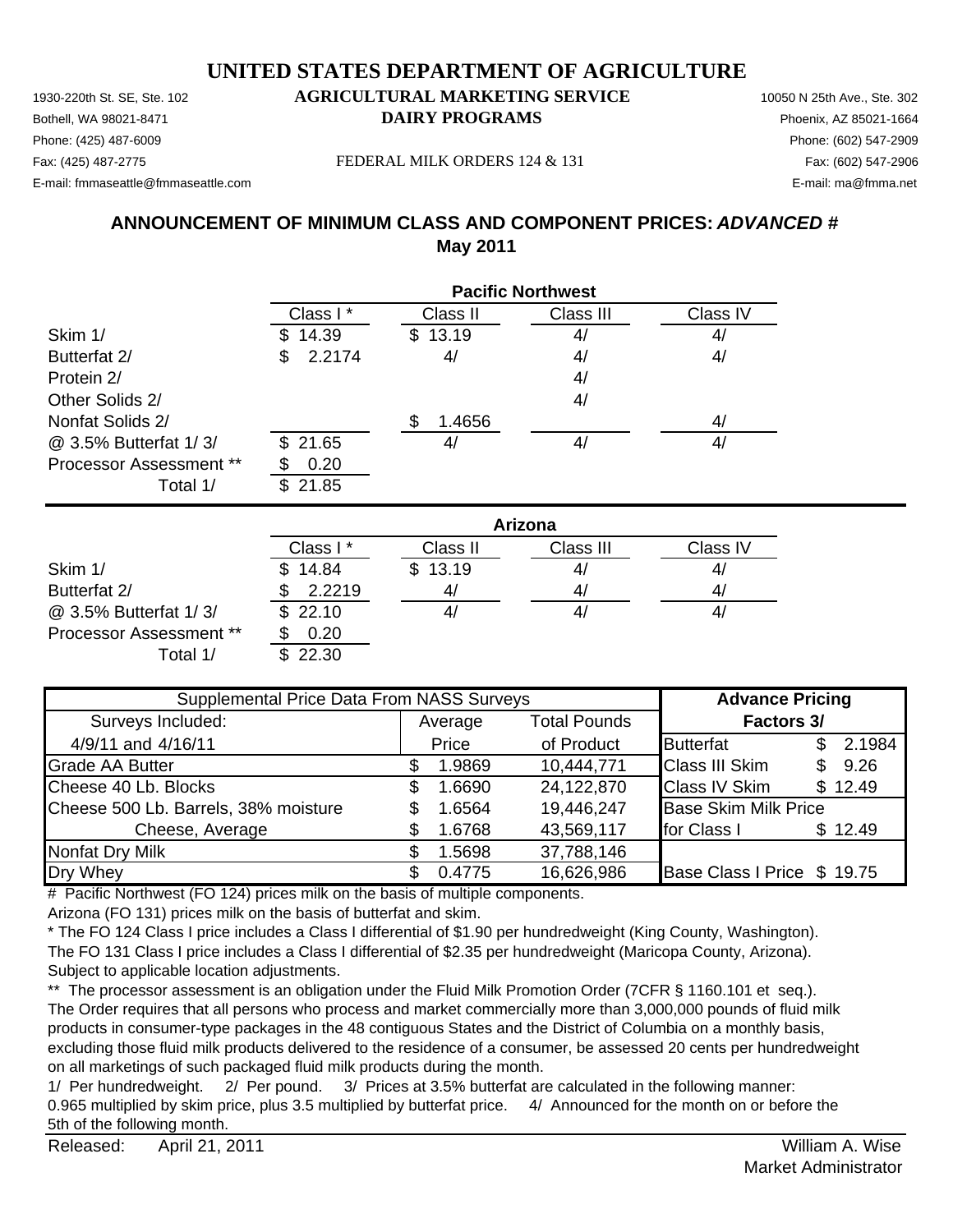Phone: (425) 487-6009 Phone: (602) 547-2909 E-mail: fmmaseattle@fmmaseattle.com E-mail: ma@fmma.net

#### Fax: (425) 487-2775 FEDERAL MILK ORDERS 124 & 131 Fax: (602) 547-2906

## **ANNOUNCEMENT OF MINIMUM CLASS AND COMPONENT PRICES:** *ADVANCED #* **June 2011**

|                                | <b>Pacific Northwest</b> |                |                |                |  |  |
|--------------------------------|--------------------------|----------------|----------------|----------------|--|--|
|                                | Class I*                 | Class II       | Class III      | Class IV       |  |  |
| Skim 1/                        | 14.72                    | \$13.52        | 4              | 4/             |  |  |
| Butterfat 2/                   | 2.2890<br>\$             | 4/             | 4 <sub>l</sub> | 4/             |  |  |
| Protein 2/                     |                          |                | 4 <sub>l</sub> |                |  |  |
| Other Solids 2/                |                          |                | 4/             |                |  |  |
| Nonfat Solids 2/               |                          | 1.5022<br>\$   |                | 4/             |  |  |
| @ 3.5% Butterfat 1/3/          | \$22.22                  | 4/             | 4/             | 4/             |  |  |
| <b>Processor Assessment **</b> | 0.20                     |                |                |                |  |  |
| Total 1/                       | 22.42<br>\$              |                |                |                |  |  |
|                                |                          |                | <b>Arizona</b> |                |  |  |
|                                | Class I*                 | Class II       | Class III      | Class IV       |  |  |
| Skim 1/                        | 15.17<br>S               | 13.52<br>\$.   | 4,             | 4/             |  |  |
| $D.$ $H = H + Q$               | 0.0005                   | $\overline{ }$ | $\overline{ }$ | $\overline{ }$ |  |  |

|                                | UldSS I | Uidss II | UldSS III | Giass TV |
|--------------------------------|---------|----------|-----------|----------|
| Skim 1/                        | \$15.17 | 13.52    | 4,        |          |
| Butterfat 2/                   | 2.2935  | 4,       | 4,        |          |
| @ 3.5% Butterfat 1/3/          | 22.67   | 4.       | 4,        |          |
| <b>Processor Assessment **</b> | 0.20    |          |           |          |
| ™otal 1/                       |         |          |           |          |

| <b>Supplemental Price Data From NASS Surveys</b> |  |                                |            | <b>Advance Pricing</b>      |     |         |
|--------------------------------------------------|--|--------------------------------|------------|-----------------------------|-----|---------|
| Surveys Included:                                |  | <b>Total Pounds</b><br>Average |            | Factors 3/                  |     |         |
| 5/7/11 and 5/14/11                               |  | Price                          | of Product | <b>Butterfat</b>            |     | 2.2700  |
| Grade AA Butter                                  |  | 2.0460                         | 10,816,084 | <b>Class III Skim</b>       | \$. | 8.76    |
| Cheese 40 Lb. Blocks                             |  | 1.6222                         | 22,334,343 | <b>Class IV Skim</b>        |     | \$12.82 |
| Cheese 500 Lb. Barrels, 38% moisture             |  | 1.6332                         | 19,404,944 | <b>Base Skim Milk Price</b> |     |         |
| Cheese, Average                                  |  | 1.6413                         | 41,739,287 | for Class I                 |     | \$12.82 |
| <b>Nonfat Dry Milk</b>                           |  | 1.6065                         | 41,774,406 |                             |     |         |
| Dry Whey                                         |  | 0.4915                         | 22,894,072 | Base Class I Price \$ 20.32 |     |         |

# Pacific Northwest (FO 124) prices milk on the basis of multiple components.

Arizona (FO 131) prices milk on the basis of butterfat and skim.

\* The FO 124 Class I price includes a Class I differential of \$1.90 per hundredweight (King County, Washington). The FO 131 Class I price includes a Class I differential of \$2.35 per hundredweight (Maricopa County, Arizona). Subject to applicable location adjustments.

\*\* The processor assessment is an obligation under the Fluid Milk Promotion Order (7CFR § 1160.101 et seq.). The Order requires that all persons who process and market commercially more than 3,000,000 pounds of fluid milk products in consumer-type packages in the 48 contiguous States and the District of Columbia on a monthly basis, excluding those fluid milk products delivered to the residence of a consumer, be assessed 20 cents per hundredweight on all marketings of such packaged fluid milk products during the month.

1/ Per hundredweight. 2/ Per pound. 3/ Prices at 3.5% butterfat are calculated in the following manner: 0.965 multiplied by skim price, plus 3.5 multiplied by butterfat price. 4/ Announced for the month on or before the 5th of the following month.

Released: William A. Wise May 20, 2011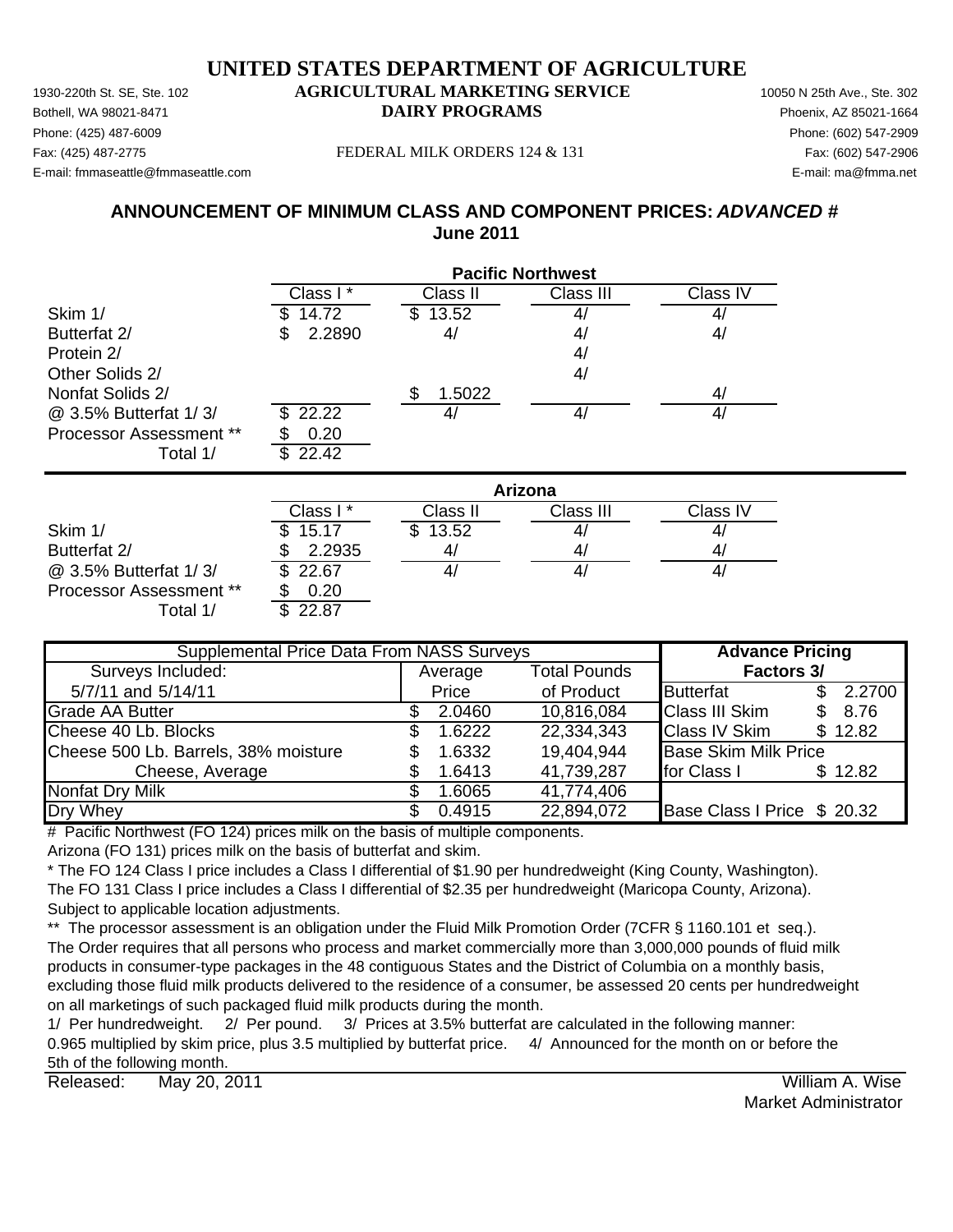Phone: (425) 487-6009 Phone: (602) 547-2909 E-mail: fmmaseattle@fmmaseattle.com E-mail: ma@fmma.net

#### Fax: (425) 487-2775 FEDERAL MILK ORDERS 124 & 131 Fax: (602) 547-2906

## **ANNOUNCEMENT OF MINIMUM CLASS AND COMPONENT PRICES:** *ADVANCED #* **July 2011**

|                         | <b>Pacific Northwest</b> |              |                |          |  |  |
|-------------------------|--------------------------|--------------|----------------|----------|--|--|
|                         | Class I*                 | Class II     | Class III      | Class IV |  |  |
| Skim 1/                 | 15.07                    | 13.87<br>S.  | 4,             | 4/       |  |  |
| Butterfat 2/            | 2.3960<br>S              | 4/           | 4/             | 4/       |  |  |
| Protein 2/              |                          |              | 4/             |          |  |  |
| Other Solids 2/         |                          |              | 4/             |          |  |  |
| Nonfat Solids 2/        |                          | 1.5411<br>S  |                | 4/       |  |  |
| @ 3.5% Butterfat 1/3/   | 22.93<br>SS.             | 4/           | 4/             | 4/       |  |  |
| Processor Assessment ** | 0.20                     |              |                |          |  |  |
| Total 1/                | 23.13<br>\$              |              |                |          |  |  |
|                         |                          |              | <b>Arizona</b> |          |  |  |
|                         | Class I*                 | Class II     | Class III      | Class IV |  |  |
| Skim 1/                 | 15.52<br>\$              | 13.87<br>\$. | 4/             | 4/       |  |  |
| Butterfat 2/            | 2.4005                   | 4/           | 4/             | 4/       |  |  |

@ 3.5% Butterfat 1/ 3/ 23.38 \$ 4/ 4/ 4/ Processor Assessment \*\* \$ 0.20 Total  $1/$   $\overline{\$}$  23.58

| <b>Supplemental Price Data From NASS Surveys</b> |                                |        |            | <b>Advance Pricing</b>      |          |  |            |
|--------------------------------------------------|--------------------------------|--------|------------|-----------------------------|----------|--|------------|
| Surveys Included:                                | <b>Total Pounds</b><br>Average |        |            |                             |          |  | Factors 3/ |
| 6/4/11 and 6/11/11                               |                                | Price  | of Product | <b>Butterfat</b>            | \$2.3770 |  |            |
| <b>Grade AA Butter</b>                           |                                | 2.1343 | 7,125,867  | <b>Class III Skim</b>       | \$10.10  |  |            |
| Cheese 40 Lb. Blocks                             | \$.                            | 1.7523 | 21,248,249 | <b>Class IV Skim</b>        | \$13.17  |  |            |
| Cheese 500 Lb. Barrels, 38% moisture             |                                | 1.8115 | 18,139,418 | <b>Base Skim Milk Price</b> |          |  |            |
| Cheese, Average                                  |                                | 1.7934 | 39,387,667 | for Class I                 | \$13.17  |  |            |
| Nonfat Dry Milk                                  |                                | 1.6462 | 34,416,009 |                             |          |  |            |
| Dry Whey                                         |                                | 0.5201 | 16,958,778 | Base Class I Price \$ 21.03 |          |  |            |

 $#$  Pacific Northwest (FO 124) prices milk on the basis of multiple components.

Arizona (FO 131) prices milk on the basis of butterfat and skim.

\* The FO 124 Class I price includes a Class I differential of \$1.90 per hundredweight (King County, Washington). The FO 131 Class I price includes a Class I differential of \$2.35 per hundredweight (Maricopa County, Arizona). Subject to applicable location adjustments.

\*\* The processor assessment is an obligation under the Fluid Milk Promotion Order (7CFR § 1160.101 et seq.). The Order requires that all persons who process and market commercially more than 3,000,000 pounds of fluid milk products in consumer-type packages in the 48 contiguous States and the District of Columbia on a monthly basis, excluding those fluid milk products delivered to the residence of a consumer, be assessed 20 cents per hundredweight on all marketings of such packaged fluid milk products during the month.

1/ Per hundredweight. 2/ Per pound. 3/ Prices at 3.5% butterfat are calculated in the following manner: 0.965 multiplied by skim price, plus 3.5 multiplied by butterfat price. 4/ Announced for the month on or before the 5th of the following month.

Released: William A. Wise June 17, 2011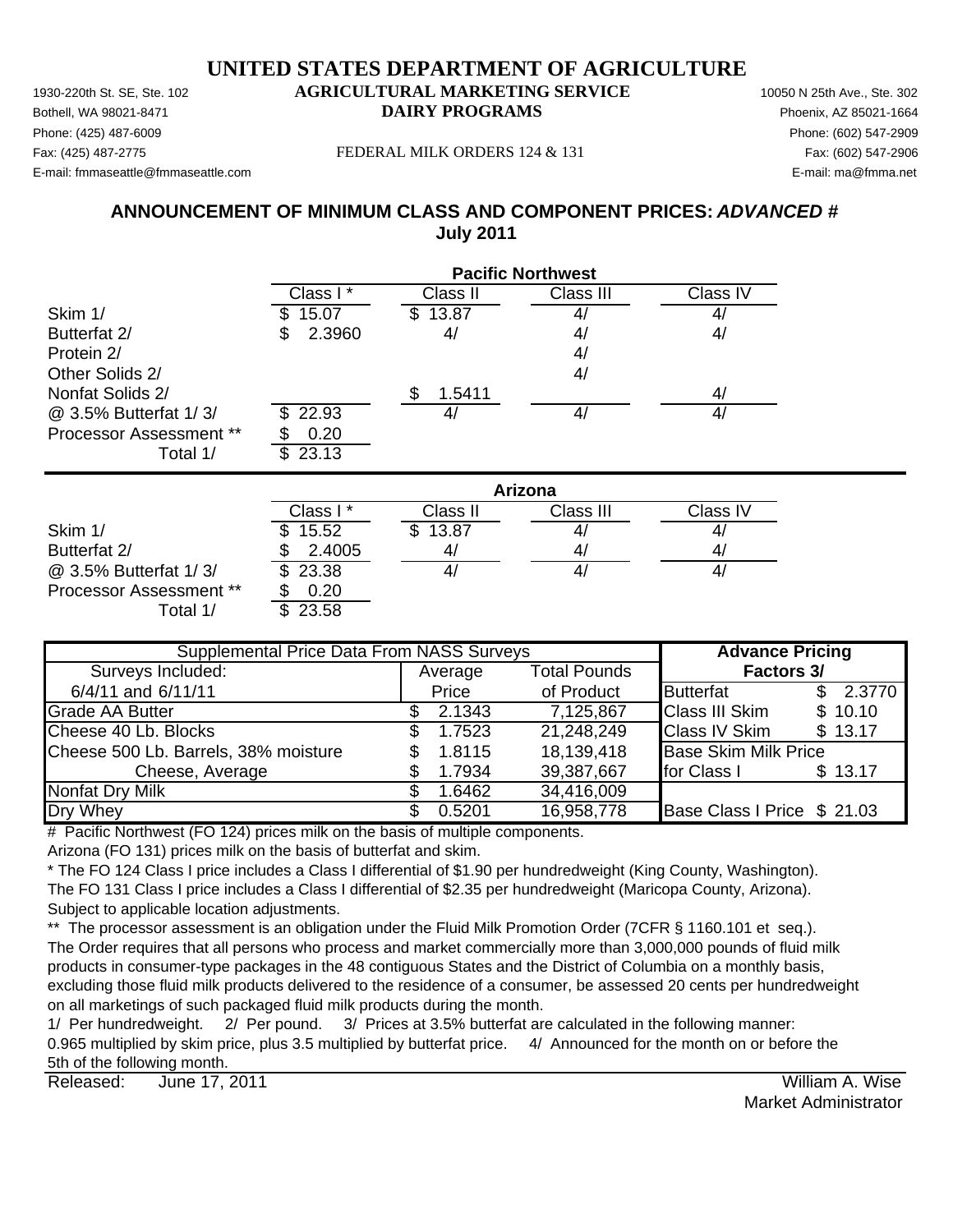Phone: (425) 487-6009 Phone: (602) 547-2909 E-mail: fmmaseattle@fmmaseattle.com E-mail: ma@fmma.net

#### Fax: (425) 487-2775 FEDERAL MILK ORDERS 124 & 131 Fax: (602) 547-2906

## **ANNOUNCEMENT OF MINIMUM CLASS AND COMPONENT PRICES:** *ADVANCED #* **August 2011**

|                                | <b>Pacific Northwest</b> |              |                   |          |  |  |
|--------------------------------|--------------------------|--------------|-------------------|----------|--|--|
|                                | Class I*                 | Class II     | Class III         | Class IV |  |  |
| Skim 1/                        | 15.95<br>\$              | \$13.97      | $\mathcal{A}_{l}$ | 4/       |  |  |
| Butterfat 2/                   | 2.2686<br>S              | 4/           | 4/                | 4/       |  |  |
| Protein 2/                     |                          |              | 4/                |          |  |  |
| Other Solids 2/                |                          |              | 4/                |          |  |  |
| Nonfat Solids 2/               |                          | 1.5522<br>\$ |                   | 4/       |  |  |
| @ 3.5% Butterfat 1/3/          | 23.33<br>\$.             | 4/           | 4/                | 4/       |  |  |
| <b>Processor Assessment **</b> | 0.20                     |              |                   |          |  |  |
| Total 1/                       | \$<br>23.53              |              |                   |          |  |  |
|                                |                          |              | Arizona           |          |  |  |
|                                | Class I*                 | Class II     | Class III         | Class IV |  |  |
| Skim 1/                        | 16.40                    | \$13.97      | $\mathcal{A}_{l}$ | 4/       |  |  |
| Butterfat 2/                   | 2.2731                   | 4/           | 4/                | 4/       |  |  |
| @ 3.5% Butterfat 1/3/          | 23.78<br>\$              | 4/           | 4 <sub>l</sub>    | 4/       |  |  |

Processor Assessment \*\* \$ 0.20

Total  $1/$   $\overline{\phantom{1}3.23.98}$ 

| <b>Supplemental Price Data From NASS Surveys</b> |     |         |                     | <b>Advance Pricing</b>           |  |  |
|--------------------------------------------------|-----|---------|---------------------|----------------------------------|--|--|
| Surveys Included:                                |     | Average | <b>Total Pounds</b> | Factors 3/                       |  |  |
| 7/9/11 and 7/16/11                               |     | Price   | of Product          | Butterfat<br>2.2496<br>SS.       |  |  |
| <b>Grade AA Butter</b>                           |     | 2.0291  | 9,829,048           | <b>Class III Skim</b><br>\$14.05 |  |  |
| Cheese 40 Lb. Blocks                             | SS. | 2.1226  | 22,606,851          | <b>Class IV Skim</b><br>\$13.27  |  |  |
| Cheese 500 Lb. Barrels, 38% moisture             |     | 2.1126  | 15,668,255          | <b>Base Skim Milk Price</b>      |  |  |
| Cheese, Average                                  |     | 2.1308  | 38,275,106          | for Class I<br>\$14.05           |  |  |
| Nonfat Dry Milk                                  |     | 1.6571  | 32,937,059          |                                  |  |  |
| Dry Whey                                         |     | 0.5470  | 15,875,783          | Base Class I Price \$ 21.43      |  |  |

# Pacific Northwest (FO 124) prices milk on the basis of multiple components.

Arizona (FO 131) prices milk on the basis of butterfat and skim.

\* The FO 124 Class I price includes a Class I differential of \$1.90 per hundredweight (King County, Washington). The FO 131 Class I price includes a Class I differential of \$2.35 per hundredweight (Maricopa County, Arizona). Subject to applicable location adjustments.

\*\* The processor assessment is an obligation under the Fluid Milk Promotion Order (7CFR § 1160.101 et seq.). The Order requires that all persons who process and market commercially more than 3,000,000 pounds of fluid milk products in consumer-type packages in the 48 contiguous States and the District of Columbia on a monthly basis, excluding those fluid milk products delivered to the residence of a consumer, be assessed 20 cents per hundredweight on all marketings of such packaged fluid milk products during the month.

1/ Per hundredweight. 2/ Per pound. 3/ Prices at 3.5% butterfat are calculated in the following manner: 0.965 multiplied by skim price, plus 3.5 multiplied by butterfat price. 4/ Announced for the month on or before the 5th of the following month.

Released: July 22, 2011 **No. 2018 Released:** William A. Wise July 22, 2011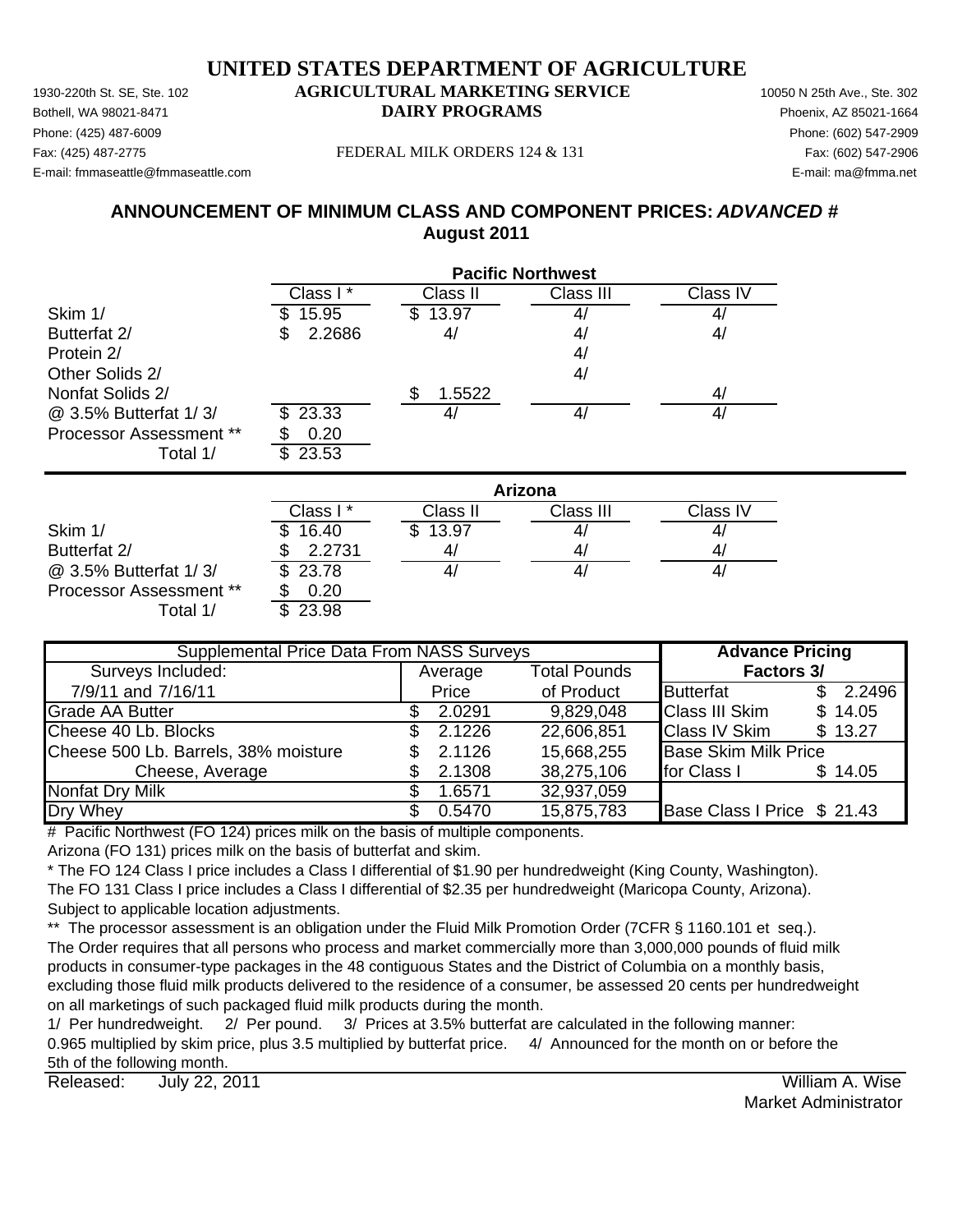Phone: (425) 487-6009 Phone: (602) 547-2909 E-mail: fmmaseattle@fmmaseattle.com E-mail: ma@fmma.net

#### Fax: (425) 487-2775 FEDERAL MILK ORDERS 124 & 131 Fax: (602) 547-2906

## **ANNOUNCEMENT OF MINIMUM CLASS AND COMPONENT PRICES:** *ADVANCED #* **September 2011**

|                         | <b>Pacific Northwest</b> |              |                |          |  |  |
|-------------------------|--------------------------|--------------|----------------|----------|--|--|
|                         | Class I*                 | Class II     | Class III      | Class IV |  |  |
| Skim 1/                 | 16.06<br>\$              | \$13.29      | 4,             | 41       |  |  |
| Butterfat 2/            | 2.3365                   | 4/           | 4/             | 4/       |  |  |
| Protein 2/              |                          |              | 4/             |          |  |  |
| Other Solids 2/         |                          |              | 4/             |          |  |  |
| Nonfat Solids 2/        |                          | \$<br>1.4767 |                | 4/       |  |  |
| @ 3.5% Butterfat 1/3/   | 23.68<br>S               | 4/           | 4/             | 4/       |  |  |
| Processor Assessment ** | 0.20                     |              |                |          |  |  |
| Total 1/                | 23.88<br>\$              |              |                |          |  |  |
|                         |                          |              | <b>Arizona</b> |          |  |  |
|                         | Class I*                 | Class II     | Class III      | Class IV |  |  |
| Skim 1/                 | 16.51                    | 13.29<br>\$. | 4              | 4/       |  |  |
| Butterfat 2/            | 2.3410                   | 4/           | 4/             | 4/       |  |  |
| @ 3.5% Butterfat 1/3/   | 24.13<br>\$.             | 4/           | 4/             | 4/       |  |  |

Processor Assessment \*\* \$ 0.20 Total  $1/$   $\overline{\$}$  24.33

Average Total Pounds 8/6/11 and 8/13/11 **Butterfat** 1 and 8/13/11 **Butterfat** 1 and 8/13/11 Grade AA Butter **2.0852 6,117,065** Class III Skim \$ 14.16 Cheese 40 Lb. Blocks \$ 2.1283 22,360,488 Class IV Skim \$ 12.59 Cheese 500 Lb. Barrels, 38% moisture  $\qquad \qquad$  \$ 2.1582 15,529,328 Base Skim Milk Price Cheese, Average 37,889,816 for Class 1 \$ 14.16 Nonfat Dry Milk  $$ 1.5804$  34,973,435 Dry Whey **6.5639 14,719,700** Base Class I Price \$ 21.78 **Supplemental Price Data From NASS Surveys The Advance Pricing** Surveys Included: **Factors 3/**

# Pacific Northwest (FO 124) prices milk on the basis of multiple components.

Arizona (FO 131) prices milk on the basis of butterfat and skim.

\* The FO 124 Class I price includes a Class I differential of \$1.90 per hundredweight (King County, Washington). The FO 131 Class I price includes a Class I differential of \$2.35 per hundredweight (Maricopa County, Arizona). Subject to applicable location adjustments.

\*\* The processor assessment is an obligation under the Fluid Milk Promotion Order (7CFR § 1160.101 et seq.). The Order requires that all persons who process and market commercially more than 3,000,000 pounds of fluid milk products in consumer-type packages in the 48 contiguous States and the District of Columbia on a monthly basis, excluding those fluid milk products delivered to the residence of a consumer, be assessed 20 cents per hundredweight on all marketings of such packaged fluid milk products during the month.

1/ Per hundredweight. 2/ Per pound. 3/ Prices at 3.5% butterfat are calculated in the following manner: 0.965 multiplied by skim price, plus 3.5 multiplied by butterfat price. 4/ Announced for the month on or before the 5th of the following month.

Released: William A. Wise August 19, 2011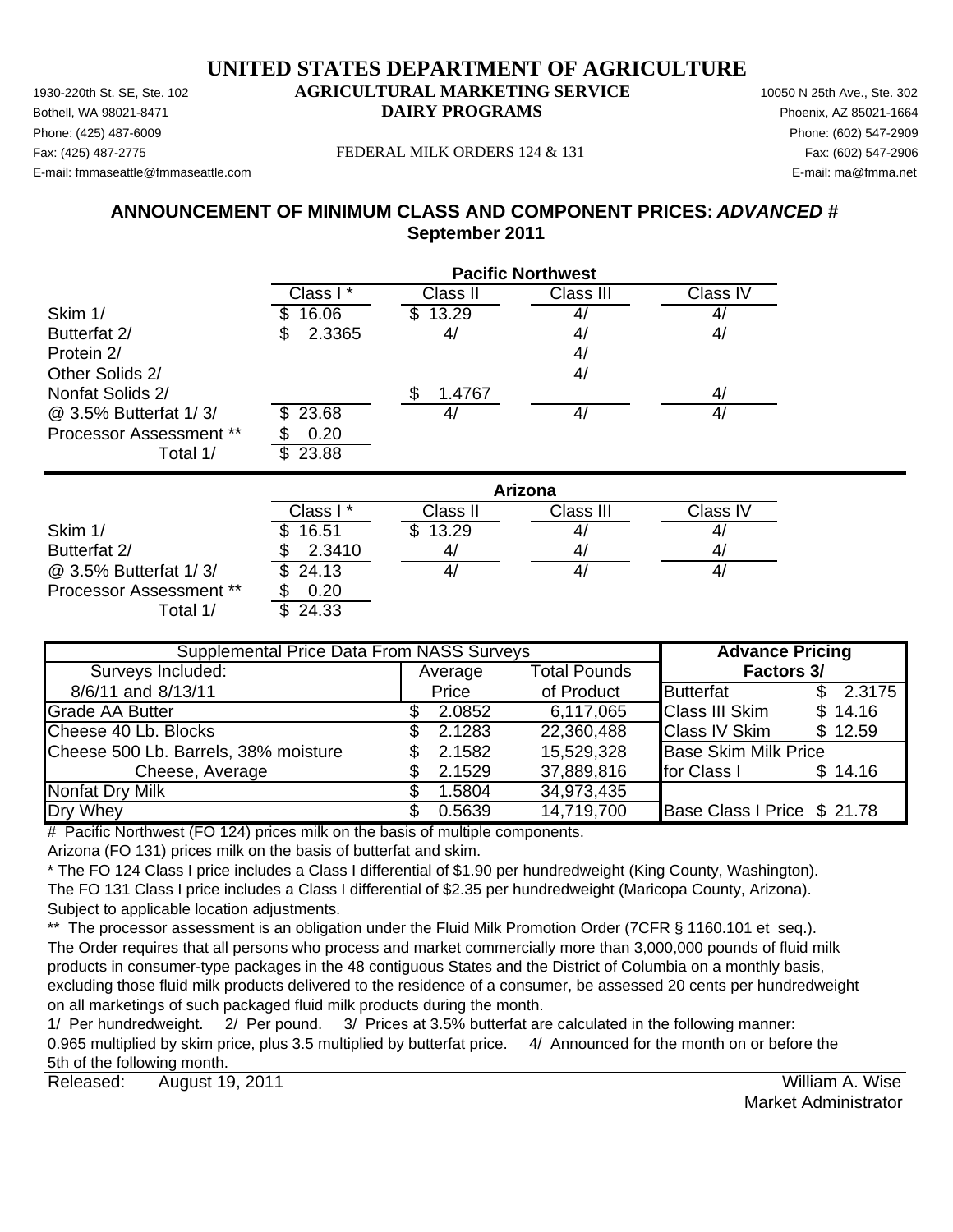Phone: (425) 487-6009 Phone: (602) 547-2909 E-mail: fmmaseattle@fmmaseattle.com E-mail: ma@fmma.net

#### Fax: (425) 487-2775 FEDERAL MILK ORDERS 124 & 131 Fax: (602) 547-2906

## **ANNOUNCEMENT OF MINIMUM CLASS AND COMPONENT PRICES:** *ADVANCED #* **October 2011**

|                                | <b>Pacific Northwest</b> |              |           |          |  |  |
|--------------------------------|--------------------------|--------------|-----------|----------|--|--|
|                                | Class I*                 | Class II     | Class III | Class IV |  |  |
| Skim 1/                        | 14.18                    | 12.98<br>SS. |           | 4        |  |  |
| Butterfat 2/                   | 2.2204<br>\$             | 4/           | 4/        | 4/       |  |  |
| Protein 2/                     |                          |              | 4/        |          |  |  |
| Other Solids 2/                |                          |              | 4/        |          |  |  |
| Nonfat Solids 2/               |                          | 1.4422<br>\$ |           | 4/       |  |  |
| @ 3.5% Butterfat 1/3/          | 21.46<br>\$.             | 4/           | 4/        | 4/       |  |  |
| <b>Processor Assessment **</b> | 0.20                     |              |           |          |  |  |
| Total 1/                       | 21.66<br>\$              |              |           |          |  |  |
|                                | <b>Arizona</b>           |              |           |          |  |  |
|                                | Class I*                 | Class II     | Class III | Class IV |  |  |
| Skim 1/                        | 14.63<br>\$              | 12.98<br>S   |           | 4/       |  |  |

|                                | Class I *    | Class II | Class III | Class IV |
|--------------------------------|--------------|----------|-----------|----------|
| Skim 1/                        | 14.63<br>\$. | \$12.98  | 4,        | 4        |
| Butterfat 2/                   | 2.2249       |          | 4,        | 4        |
| @ 3.5% Butterfat 1/3/          | \$21.91      |          | 4,        |          |
| <b>Processor Assessment **</b> | 0.20         |          |           |          |
| ⊺otal 1/                       |              |          |           |          |

| <b>Supplemental Price Data From NASS Surveys</b> |     |         |                     | <b>Advance Pricing</b>      |          |  |
|--------------------------------------------------|-----|---------|---------------------|-----------------------------|----------|--|
| Surveys Included:                                |     | Average | <b>Total Pounds</b> | <b>Factors 3/</b>           |          |  |
| 9/10/11 and 9/17/11                              |     | Price   | of Product          | Butterfat                   | \$2.2014 |  |
| <b>Grade AA Butter</b>                           |     | 1.9893  | 9,141,614           | <b>Class III Skim</b>       | \$11.52  |  |
| Cheese 40 Lb. Blocks                             | SS. | 1.8465  | 19,073,624          | <b>Class IV Skim</b>        | \$12.28  |  |
| Cheese 500 Lb. Barrels, 38% moisture             |     | 1.7924  | 18,207,920          | <b>Base Skim Milk Price</b> |          |  |
| Cheese, Average                                  |     | 1.8347  | 37,281,544          | for Class I                 | \$12.28  |  |
| Nonfat Dry Milk                                  |     | 1.5461  | 33,294,744          |                             |          |  |
| Dry Whey                                         |     | 0.5900  | 14,048,365          | Base Class I Price \$ 19.56 |          |  |

# Pacific Northwest (FO 124) prices milk on the basis of multiple components.

Arizona (FO 131) prices milk on the basis of butterfat and skim.

\* The FO 124 Class I price includes a Class I differential of \$1.90 per hundredweight (King County, Washington). The FO 131 Class I price includes a Class I differential of \$2.35 per hundredweight (Maricopa County, Arizona). Subject to applicable location adjustments.

\*\* The processor assessment is an obligation under the Fluid Milk Promotion Order (7CFR § 1160.101 et seq.). The Order requires that all persons who process and market commercially more than 3,000,000 pounds of fluid milk products in consumer-type packages in the 48 contiguous States and the District of Columbia on a monthly basis, excluding those fluid milk products delivered to the residence of a consumer, be assessed 20 cents per hundredweight on all marketings of such packaged fluid milk products during the month.

1/ Per hundredweight. 2/ Per pound. 3/ Prices at 3.5% butterfat are calculated in the following manner: 0.965 multiplied by skim price, plus 3.5 multiplied by butterfat price. 4/ Announced for the month on or before the 5th of the following month.

Released: William A. Wise September 23, 2011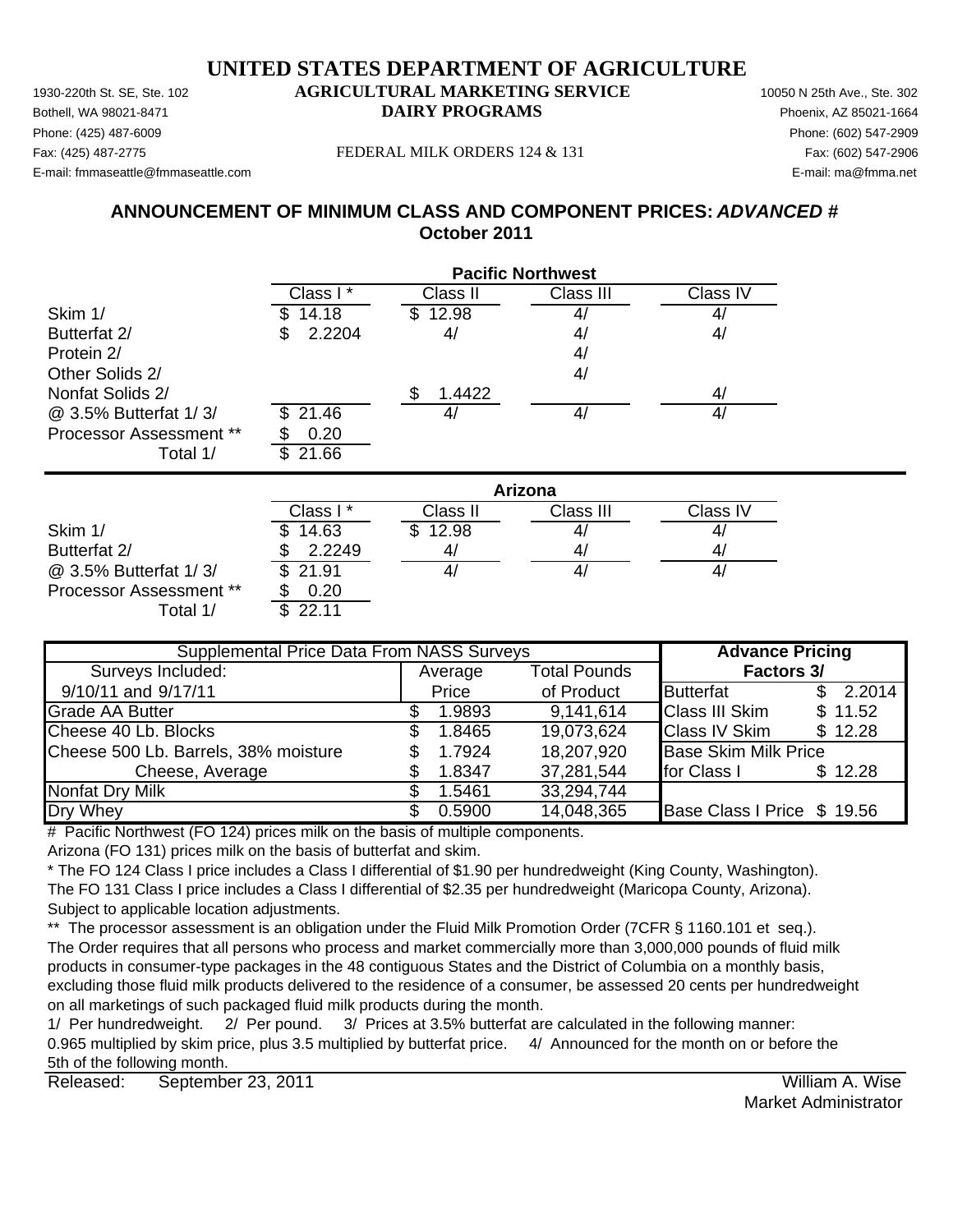Phone: (425) 487-6009 Phone: (602) 547-2909 E-mail: fmmaseattle@fmmaseattle.com E-mail: ma@fmma.net

#### Fax: (425) 487-2775 FEDERAL MILK ORDERS 124 & 131 Fax: (602) 547-2906

## **ANNOUNCEMENT OF MINIMUM CLASS AND COMPONENT PRICES:** *ADVANCED #* **November 2011**

|                         | <b>Pacific Northwest</b> |              |                |          |  |
|-------------------------|--------------------------|--------------|----------------|----------|--|
|                         | Class I*                 | Class II     | Class III      | Class IV |  |
| Skim 1/                 | 14.06                    | \$12.86      | 4,             | 4,       |  |
| Butterfat 2/            | 1.9369<br>3              | 4/           | 4 <sub>l</sub> | 4/       |  |
| Protein 2/              |                          |              | 4/             |          |  |
| Other Solids 2/         |                          |              | 4/             |          |  |
| Nonfat Solids 2/        |                          | \$<br>1.4289 |                | 4/       |  |
| @ 3.5% Butterfat 1/3/   | 20.35                    | 4/           | 4/             | 4/       |  |
| Processor Assessment ** | 0.20                     |              |                |          |  |
| Total 1/                | 20.55<br>\$              |              |                |          |  |
|                         | <b>Arizona</b>           |              |                |          |  |
|                         | Class I*                 | Class II     | Class III      | Class IV |  |
| Skim 1/                 | 14.51                    | \$<br>12.86  | 4,             | 4        |  |
| Butterfat 2/            | 1.9414                   | 4/           | 4              | 41       |  |

 $\omega$  3.5% Butterfat 1/3/  $\overline{3}$  20.80  $\overline{4/}$   $\overline{4/}$   $\overline{4/}$   $\overline{4/}$   $\overline{4/}$   $\overline{4/}$   $\overline{4/}$   $\overline{4/}$ Processor Assessment \*\* \$ 0.20 Total  $1/$   $\overline{\phantom{1}3.21.00}$ 

| <b>Supplemental Price Data From NASS Surveys</b> |         |        |                     | <b>Advance Pricing</b>      |          |
|--------------------------------------------------|---------|--------|---------------------|-----------------------------|----------|
| Surveys Included:                                | Average |        | <b>Total Pounds</b> | <b>Factors 3/</b>           |          |
| 10/8/11 and 10/15/11                             |         | Price  | of Product          | Butterfat                   | \$1.9179 |
| <b>Grade AA Butter</b>                           |         | 1.7552 | 9,732,734           | <b>Class III Skim</b>       | \$11.67  |
| Cheese 40 Lb. Blocks                             |         | 1.7425 | 22,309,015          | <b>Class IV Skim</b>        | \$12.16  |
| Cheese 500 Lb. Barrels, 38% moisture             |         | 1.7151 | 20,077,273          | <b>Base Skim Milk Price</b> |          |
| Cheese, Average                                  |         | 1.7437 | 42,386,288          | for Class I                 | \$12.16  |
| Nonfat Dry Milk                                  |         | 1.5328 | 31,987,187          |                             |          |
| Dry Whey                                         |         | 0.6121 | 14,060,113          | Base Class I Price \$ 18.45 |          |

 $#$  Pacific Northwest (FO 124) prices milk on the basis of multiple components.

Arizona (FO 131) prices milk on the basis of butterfat and skim.

\* The FO 124 Class I price includes a Class I differential of \$1.90 per hundredweight (King County, Washington). The FO 131 Class I price includes a Class I differential of \$2.35 per hundredweight (Maricopa County, Arizona). Subject to applicable location adjustments.

\*\* The processor assessment is an obligation under the Fluid Milk Promotion Order (7CFR § 1160.101 et seq.). The Order requires that all persons who process and market commercially more than 3,000,000 pounds of fluid milk products in consumer-type packages in the 48 contiguous States and the District of Columbia on a monthly basis, excluding those fluid milk products delivered to the residence of a consumer, be assessed 20 cents per hundredweight on all marketings of such packaged fluid milk products during the month.

1/ Per hundredweight. 2/ Per pound. 3/ Prices at 3.5% butterfat are calculated in the following manner: 0.965 multiplied by skim price, plus 3.5 multiplied by butterfat price. 4/ Announced for the month on or before the 5th of the following month.

Released: William A. Wise October 21, 2011